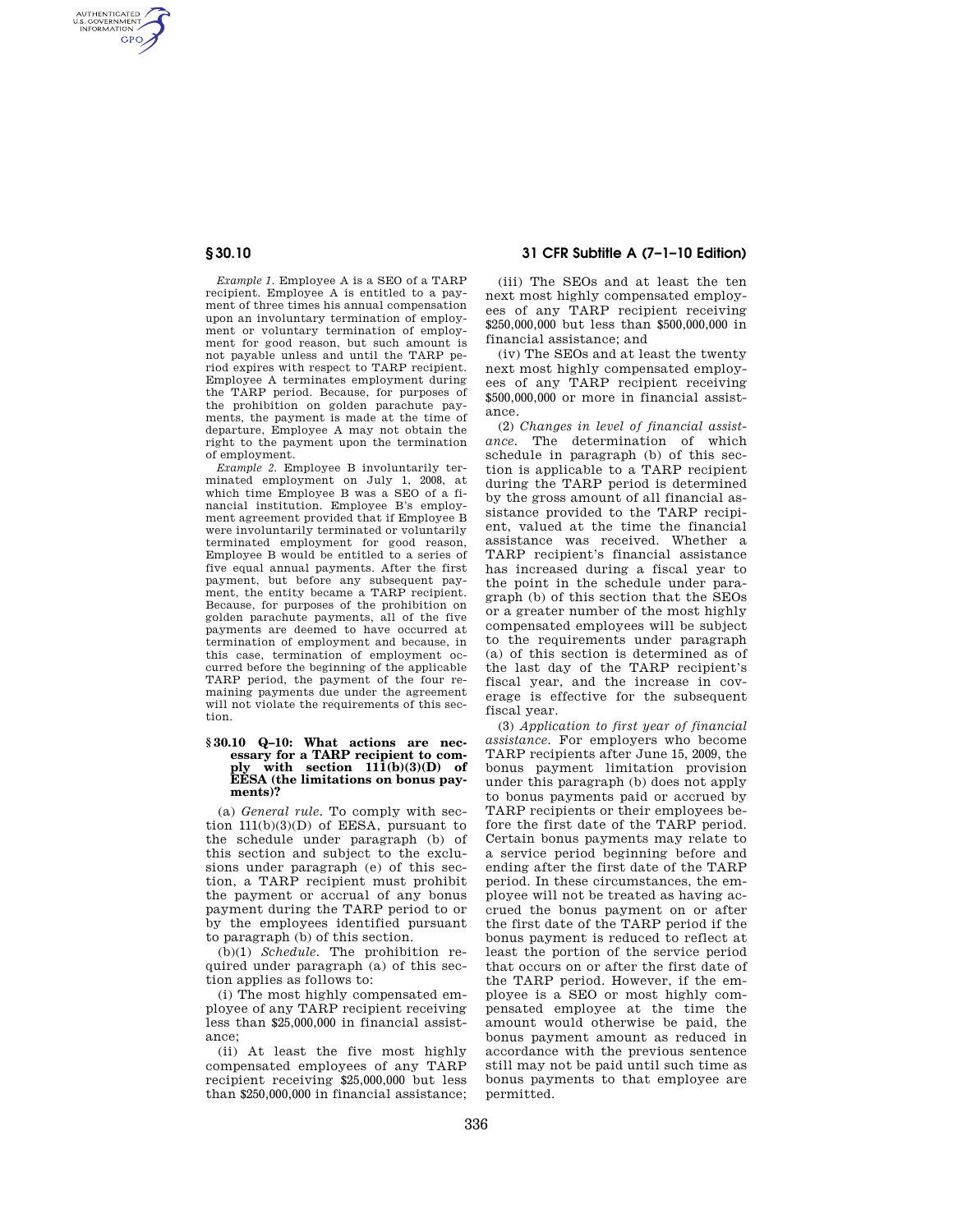# **Office of the Secretary of the Treasury § 30.10**

(c) *Accrual.* (1) *General rule.* Whether an employee has accrued a bonus payment is determined based on the facts and circumstances. An accrual may include the granting of service credit (whether toward the calculation of the benefit or any vesting requirement) or credit for the compensation received (or that otherwise would have been received) during the period the employee was subject to the restriction under paragraph (a) of this section. For application of this rule to the fiscal year including June 15, 2009, *see* §30.17 (Q–17).

(2) *Payments or accruals after the employee is no longer a SEO or most highly compensated employee.* If after the employee is no longer a SEO or most highly compensated employee, the employee is paid a bonus payment or provided a legally binding right to a bonus payment that is based upon services performed or compensation received during the period the employee was a SEO or most highly compensated employee, the employee will be treated as having accrued such bonus payment during the period the employee was a SEO or most highly compensated employee. For example, if the employee is retroactively granted service credit under an incentive plan (whether for vesting or benefit calculation purposes) for the period in which the employee was a SEO or most highly compensated employee, the employee will be treated as having accrued that benefit during the period the employee was a SEO or most highly compensated employee.

(3) *Multi-year service periods.* Certain bonus payments may relate to a multiyear service period, during some portion of which the employee is a SEO or most highly compensated employee subject to paragraph (a) of this section, and during some portion of which the employee is not. In these circumstances, the employee will not be treated as having accrued the bonus payment during the period the employee was a SEO or most highly compensated employee if the bonus payment is at least reduced to reflect the portion of the service period that the employee was a SEO or most highly compensated employee. If the employee is a SEO or most highly compensated employee at the time the net bonus payment amount after such re-

duction would otherwise be paid, the amount still may not be paid until such time as bonus payments to that employee are permitted.

(d) *Examples.* The following examples illustrate the rules of paragraphs (a) through (c) of this section:

*Example 1.* Employee A is a SEO of a TARP recipient in 2010, but not in 2011. The TARP recipient maintains an annual bonus program, generally paying bonus payments in March of the following year. Employee A may not be paid a bonus payment in 2010 (for services performed in 2009 or any other year). In addition, Employee A may not be paid a bonus payment in 2011 to the extent such bonus payment is based on services performed in 2010.

*Example 2.* Same facts as in *Example 1,* provided further that Employee A receives a salary increase for 2011. The salary increase equals the same percentage as similarly situated executive officers, with an additional percentage increase which, over the course of twelve months, equals the bonus that would have been payable to Employee A in 2011 (for services performed in 2010), except for application of paragraph (a) of this section. Under these facts and circumstances, the additional percentage increase will be treated as a bonus payment accrued in 2010 and Employee A may not be paid this bonus payment.

*Example 3.* Same facts as in *Example 1,* provided further that on March 1, 2011, Employee A is granted a stock option under the TARP recipient stock incentive plan with a value approximately equal to the bonus that would have been payable to Employee A in 2011 (for services performed in 2010), except for application of paragraph (a) of this section. Other similarly situated employee not covered by the bonus limitation for 2010 do not receive such a grant. Under these facts and circumstances, the stock option grant will be treated as a bonus payment accrued in 2010 and will not be permitted to be paid to Employee A.

*Example 4.* Employee B is not a SEO or a most highly compensated employee of a TARP recipient during 2009. On July 1, 2009, Employee B is granted the right to a bonus payment of \$50,000 if Employee B is employed by the TARP recipient through July 1, 2011 (two years). Employee B is a SEO of a TARP recipient during 2010, but is not a SEO or a most highly compensated employee of the TARP recipient during 2011. Employee B is employed by the TARP recipient on July 1, 2011. Thus, Employee B was a SEO or most highly compensated employee during onehalf of the two-year required service period. Provided that Employee B is paid not more than half of the otherwise payable bonus payment, or \$25,000, Employee B will not be treated as having accrued a bonus payment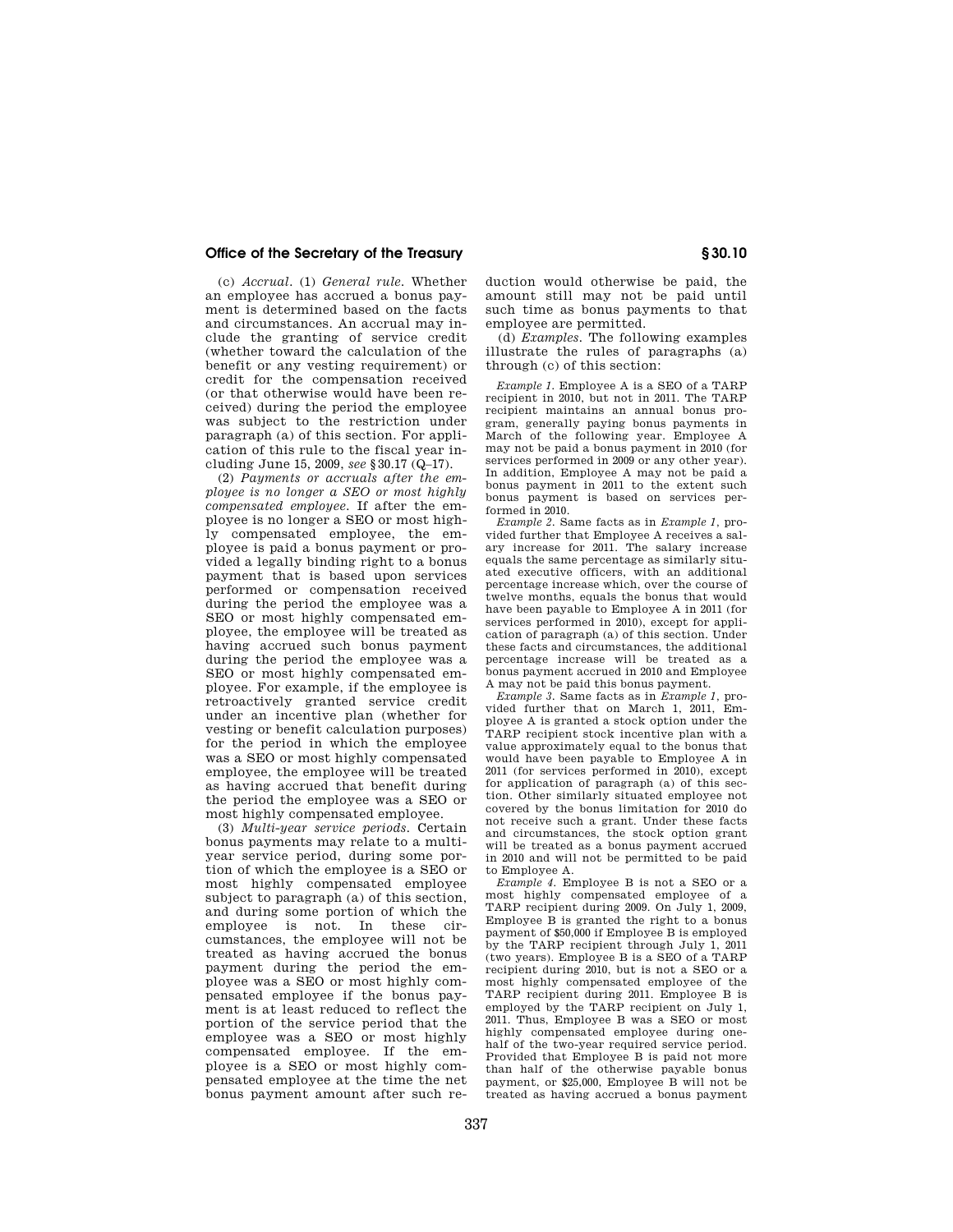while Employee B was a SEO or a most highly compensated employee.

(e) *Exclusions*—(1) *Long-term restricted stock*—(i) *General rule.* The TARP recipient is permitted to award longterm restricted stock to the employees whose compensation is limited according to the schedule under paragraph (b) of this section, provided that the value of this grant may not exceed one third of the employee's annual compensation as determined for that fiscal year (that is, not using the look-back method for the prior year). For purposes of this paragraph, in determining an employee's annual compensation, all equitybased compensation granted in fiscal years ending after June 15, 2009 will only be included in the calculation in the year in which it is granted at its total fair market value on the grant date, and all equity-based compensation granted in fiscal years ending prior to June 15, 2009 will not be included in the calculation of annual compensation for any subsequent fiscal year. For purposes of this paragraph, in determining the value of the long-term restricted stock grant, the long-term restricted stock granted in accordance with this paragraph will only be included in the calculation in the year in which the restricted stock is granted at its total fair market value on the grant date.

### (ii) *Example.*

During 2008, Employee A receives compensation of \$1 million salary and a \$1,200,000 long-term restricted stock grant subject to a three-year vesting period. During 2009, Employee A received compensation of \$1 million salary and no grant of long-term restricted stock. During 2010, Employee A receives compensation of \$600,000 salary and a \$300,000 long-term restricted stock grant subject to a three-year vesting period. Under the general SEC compensation disclosure rules used to define annual compensation in §30.1 (Q–1) of this part, the compensation related to the long-term restricted stock grants would be allocated over the vesting period. Assume for this purpose, that for 2010, \$400,000 of the 2008 long-term restricted stock grant is allocated as compensation, and \$100,000 of the 2010 long-term restricted stock grant is allocated as compensation, so that the total annual compensation is \$1,100,000 (\$600,000 salary + \$400,000 + \$100,000). However, for purposes of determining Employee A's annual compensation to apply the limit on the value of the long-term restricted stock that may be

# **§ 30.10 31 CFR Subtitle A (7–1–10 Edition)**

granted to Employee A in 2010, the entire \$300,000 value of the 2010 grant is included but the \$400,000 value attributed to the 2008 grant is excluded. Accordingly, Employee A's adjusted annual compensation is \$900,000  $($1,100,000 - $100,000 + $300,000 - $400,000)$ . In addition, the entire fair market value of the 2010 long-term restricted stock grant is included for purposes of determining whether the limit has been exceeded. Because the \$300,000 adjusted value of the long-term restricted stock grant does not exceed onethird of the \$900,000 adjusted annual compensation, the grant complies with para $graph (e)(1)(i)$ .

(2) *Legally binding right under valid employment contracts*—(i) *General rule.*  The prohibition under paragraph (a) of this section does not apply to bonus payments required to be paid under a valid employment contract if the employee had a legally binding right under the contract to a bonus payment as of February 11, 2009. For purposes of determining whether an employee had a legally binding right to a bonus payment, *see* 26 CFR 1.409A–1(b)(i). In addition, the bonus payment must be made in accordance with the terms of the contract as of February 11, 2009 (which may include application of an elective deferral election under a qualified retirement plan or a nonqualified deferred compensation plan), such that any subsequent amendment to the contract to increase the amount payable, accelerate any vesting conditions, or otherwise materially enhance the benefit available to the employee under the contract will result in the bonus payment being treated as not made under the employment contract executed on or before February 11, 2009. However, amendment of a valid employment contract executed on or before February 11, 2009 under which an employee has a legally binding right to a bonus payment to reduce the amount of the bonus payment or to enhance or include service-based or performancebased vesting requirements or holding period requirements will not result in this treatment. The amended employment contract would still be deemed a valid employment contract and the employee would still be treated as having a legally binding right to the bonus payment under the original employment contract. The TARP recipient